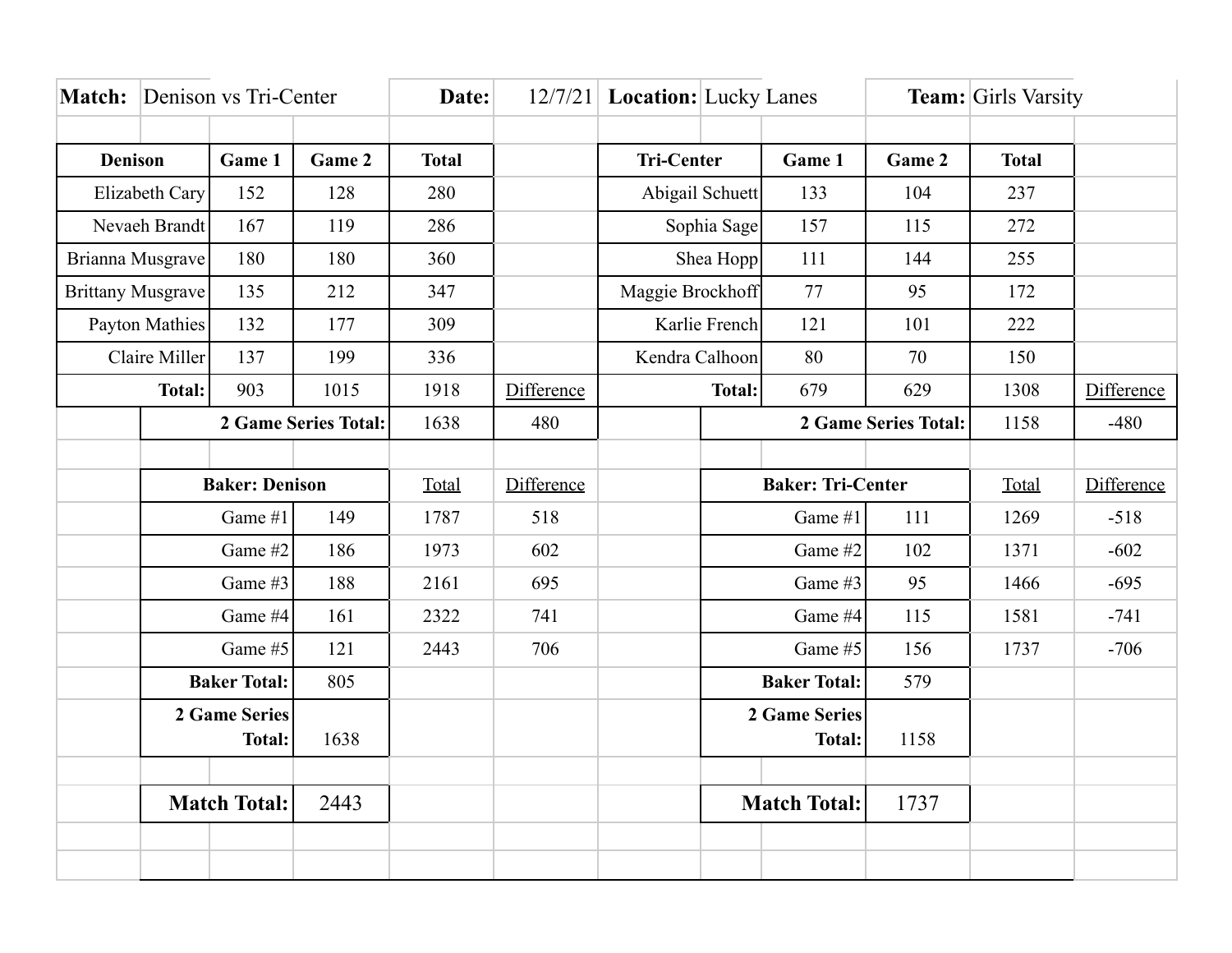| <b>Varsity Girls Highlights</b>                                                                                                                                                                                                                      |  |  |  |  |  |  |  |
|------------------------------------------------------------------------------------------------------------------------------------------------------------------------------------------------------------------------------------------------------|--|--|--|--|--|--|--|
| The girls varsity team won their match against Tri-Center. High games from the varsity team include Brittany Musgrave                                                                                                                                |  |  |  |  |  |  |  |
| with a 212, Claire Miller with a 199, Brianna Musgrave with a 180, and Payton Mathies with a 177. Brianna Musgrave had<br>the high series of 360 for the team with games of 180 and 180. The varsity girls went into bakers with a strong lead. They |  |  |  |  |  |  |  |
| started off with a 149. Then they bowled 3 really strong baker games of 186, 188, and 161. They finished with a 121 baker                                                                                                                            |  |  |  |  |  |  |  |
| game. They ended up beating Tri-Center 2443 to 1737.                                                                                                                                                                                                 |  |  |  |  |  |  |  |
|                                                                                                                                                                                                                                                      |  |  |  |  |  |  |  |
|                                                                                                                                                                                                                                                      |  |  |  |  |  |  |  |
|                                                                                                                                                                                                                                                      |  |  |  |  |  |  |  |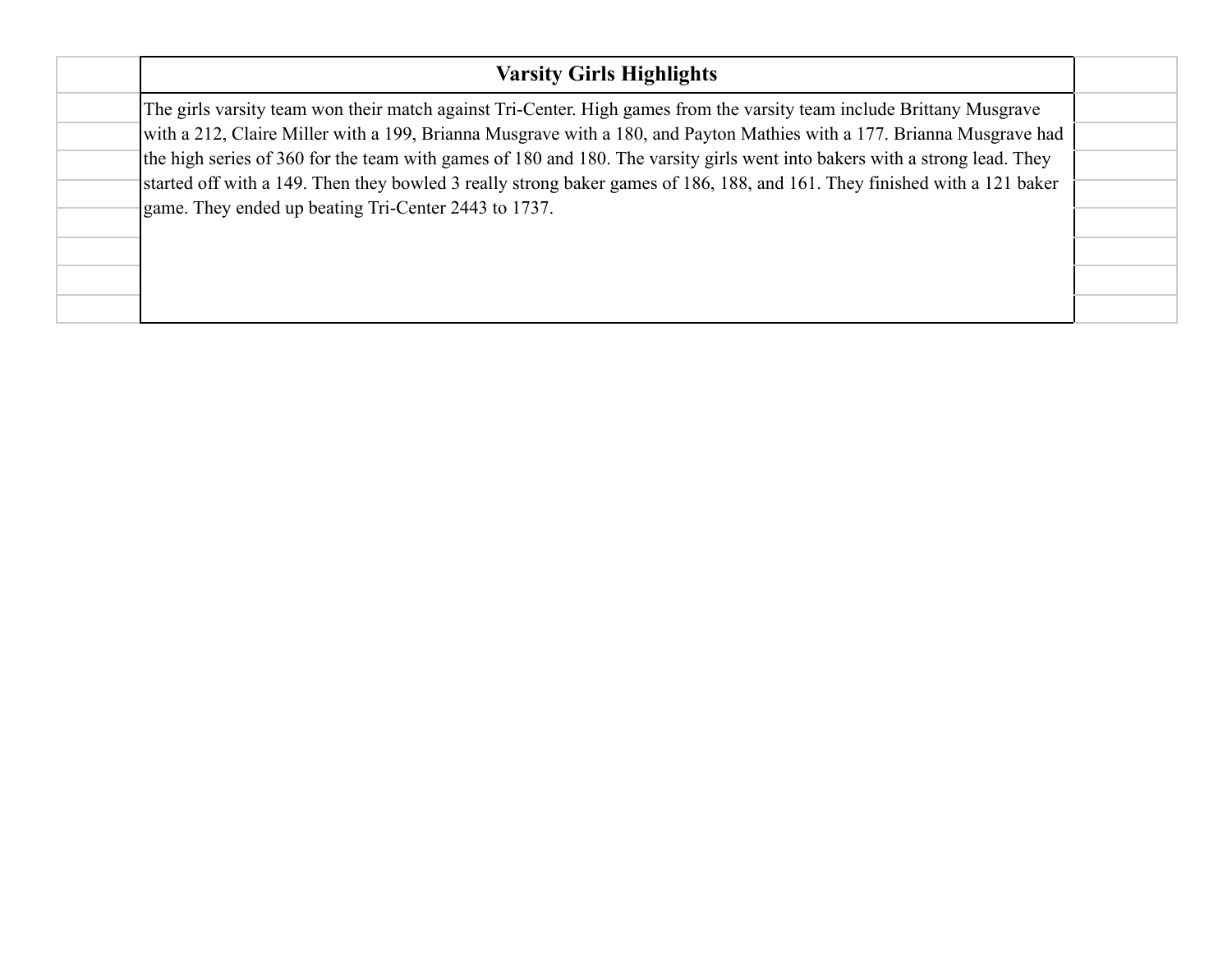| <b>Match:</b> Denison vs Tri-Center |                        | Date:               |                      | 12/7/21 Location: Lucky Lanes |            | <b>Team:</b> Boys Varsity |                          |                     |                      |              |                      |
|-------------------------------------|------------------------|---------------------|----------------------|-------------------------------|------------|---------------------------|--------------------------|---------------------|----------------------|--------------|----------------------|
|                                     |                        |                     |                      |                               |            |                           |                          |                     |                      |              |                      |
| <b>Denison</b>                      |                        | Game 1              | Game 2               | <b>Total</b>                  |            | <b>Tri-Center</b>         |                          | Game 1              | Game 2               | <b>Total</b> |                      |
|                                     | <b>Blake Polzin</b>    | 219                 | 201                  | 420                           |            | Grant Way                 |                          | 154                 | 187                  | 341          |                      |
|                                     | <b>Jake Fink</b>       | 164                 | 149                  | 313                           |            | Justin Osbahr             |                          | 135                 | 169                  | 304          |                      |
|                                     | Harrison Dahm          | 210                 | 183                  | 393                           |            | Cole Meyers               |                          | 134                 | 146                  | 280          |                      |
|                                     | Kyle Segebart          | 248                 | 203                  | 451                           |            | Matt Stone                |                          | 148                 | 121                  | 269          |                      |
|                                     | Lucas Segebart         | 224                 | 200                  | 424                           |            | Jay Newman                |                          | 105                 | 106                  | 211          |                      |
|                                     | Christian<br>Schmadeke | 214                 | 212                  | 426                           |            |                           | Carson Hill              | 121                 | 96                   | 217          |                      |
|                                     | <b>Total:</b>          | 1279                | 1148                 | 2427                          | Difference |                           | Total:                   | 797                 | 825                  | 1622         |                      |
|                                     |                        |                     | 2 Game Series Total: | 2114                          | 703        |                           |                          |                     | 2 Game Series Total: | 1411         | Difference<br>$-703$ |
|                                     |                        |                     |                      |                               |            |                           |                          |                     |                      |              |                      |
| <b>Baker: Denison</b>               |                        |                     | Total                | Difference                    |            |                           | <b>Baker: Tri-Center</b> |                     | Total                | Difference   |                      |
|                                     | Game #1                |                     | 151                  | 2265                          | 720        |                           | Game #1                  |                     | 134                  | 1545         | $-720$               |
|                                     |                        |                     |                      |                               |            |                           |                          |                     |                      |              |                      |
| Game #2                             |                        | 257                 | 2522                 | 828                           |            | Game #2                   |                          | 149                 | 1694                 | $-828$       |                      |
| Game #3                             |                        | 230                 | 2752                 | 944                           |            | Game #3                   |                          | 114                 | 1808                 | $-944$       |                      |
| Game #4                             |                        | 176                 | 2928                 | 1015                          |            | Game #4                   |                          | 105                 | 1913                 | $-1015$      |                      |
| Game #5                             |                        | 224                 | 3152                 | 1116                          |            | Game #5                   |                          | 123                 | 2036                 | $-1116$      |                      |
| <b>Baker Total:</b>                 |                        |                     | 1038                 |                               |            |                           | <b>Baker Total:</b>      |                     | 625                  |              |                      |
| 2 Game Series                       |                        |                     |                      |                               |            |                           |                          | 2 Game Series       |                      |              |                      |
| <b>Total:</b>                       |                        | 2114                |                      |                               |            |                           | <b>Total:</b>            | 1411                |                      |              |                      |
|                                     |                        |                     |                      |                               |            |                           |                          |                     |                      |              |                      |
|                                     |                        | <b>Match Total:</b> | 3152                 |                               |            |                           |                          | <b>Match Total:</b> | 2036                 |              |                      |
|                                     |                        |                     |                      |                               |            |                           |                          |                     |                      |              |                      |